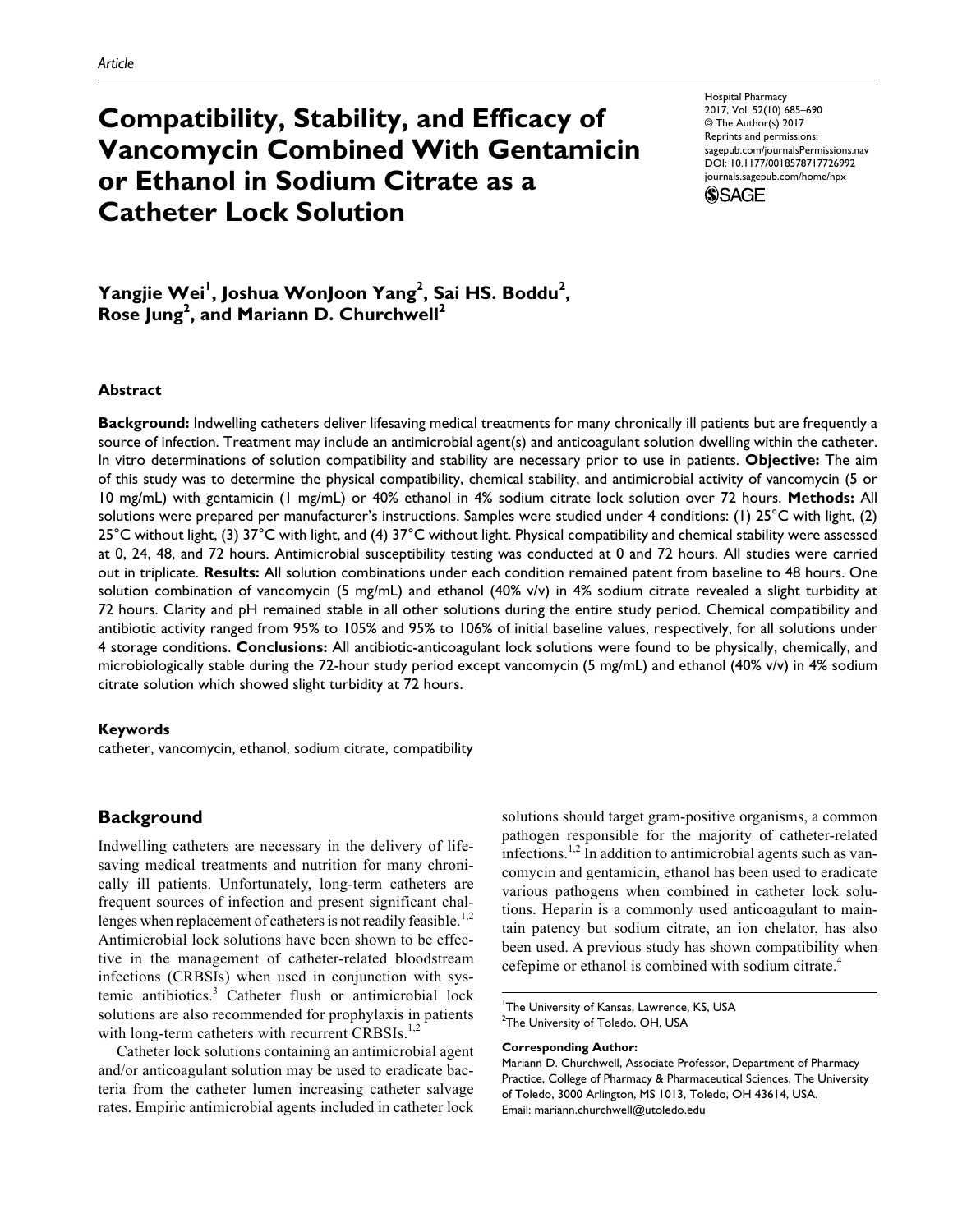|                                             | Compositions                             |                                          |         |                            |
|---------------------------------------------|------------------------------------------|------------------------------------------|---------|----------------------------|
| <b>Samples</b>                              | Vancomycin stock<br>$(50 \text{ mg/mL})$ | Gentamicin stock<br>$(40 \text{ mg/mL})$ | Ethanol | Sodium citrate 4% solution |
| Vancomycin 5 mg/mL                          | 10%                                      |                                          |         | 90%                        |
| Vancomycin 5 mg/mL with 40% ethanol         | 10%                                      |                                          | 40%     | 50%                        |
| Vancomycin 5 mg/mL with gentamicin 1 mg/mL  | 10%                                      | 2.5%                                     |         | 87.5%                      |
| Vancomycin 10 mg/mL                         | 20%                                      |                                          |         | 80%                        |
| Vancomycin 10 mg/mL with 40% ethanol        | 20%                                      |                                          | 40%     | 40%                        |
| Vancomycin 10 mg/mL with gentamicin 1 mg/mL | 20%                                      | 2.5%                                     |         | 77.5%                      |

#### **Table 1.** Lock Solution Composition.

Currently, most hospitals compound catheter lock solutions based on published in vitro solution compatibility and stability studies and small in vivo studies. $5-7$  Compatibility and stability study data of the solutions are necessary prior to patient administration. Alternative additives such as ethanol and sodium citrate should be evaluated with traditional antimicrobial agents to minimize toxicity, adverse events, or resistance to traditional agents.<sup>8,9</sup>

# **Objective**

The purpose of this study was to determine the in vitro physical stability, chemical compatibility, and antimicrobial activity for the combination of gentamicin, vancomycin, ethanol, and sodium citrate over 72 hours.

# **Materials and Methods**

Six different admixtures containing sodium citrate and vancomycin with ethanol or gentamicin were evaluated for compatibility, stability, and efficacy over 72 hours with or without light exposure at room and body temperatures. All solutions were prepared from commercially available products using aseptic technique in a laminar-airflow hood.

#### *Preparation and Storage of Lock Solutions*

Catheter lock solutions were prepared by mixing vancomycin (final concentration of 5 or 10 mg/mL) with either gentamicin (final concentration of 1 mg/mL) or ethanol 40% in 4% sodium citrate solution (Table 1). Each lock solution was evaluated under the following conditions: room temperature (25°C) with light and without light, and body temperature (37°C) with light and without light. Samples were obtained at 0, 24, 48, and 72 hours and evaluated for physical compatibility, chemical stability, and microbiological susceptibility. Each study was carried out in triplicate. After analyzing the physical compatibility and chemical stability, all samples were passed through a 0.2-µm syringe filter (Thermo Nalgene, Rochester, NY, USA) and stored at −80°C for antimicrobial susceptibility testing.

#### *Evaluation of Physical Compatibility*

Physical compatibility of each admixture was examined by measuring pH and clarity. The pH was measured using a pH meter (Accumet AB15; Fisher Scientific, Pittsburgh, Pennsylvania), and a change  $(\Delta pH) > 0.1$  was considered significant. Clarity was evaluated by visual inspection against black and white backgrounds and graded from 0 to 4 with 0 indicating no precipitation. Clarity was further analyzed using an ultraviolet-light-visible spectrophotometer (Genesys 6; Thermo Scientific, Waltham, MA, USA) at 660 nm. An absorbance value ≥0.010 absorbance units (AU) was considered turbid.

# *Evaluation of Chemical Stability*

A UV spectrophotometric method was developed for simultaneous estimation of vancomycin and gentamicin.<sup>10</sup> This method involved the measurement of absorbance of vancomycin and gentamicin at wavelengths of  $280 \text{ nm}$  ( $\lambda_{\text{max}}$  of vancomycin) and 255 nm  $(\lambda_{\text{max}})$  of gentamicin) using a UV-Vis Spectrophotometer (Agilent 8453 UV-Visible Spectroscopy System, Waldbronn, Germany). Unknown concentrations of vancomycin and gentamicin were calculated using the following equations:

$$
C_{\text{vancomycin}} = \left\{ \left[ \left( \text{Abs}_{255} \times 11 \right) - \left( \text{Abs}_{280} \times 47 \right) \right] - 0.42 \right\} / 0.1569,
$$
\n
$$
C_{\text{gentamicin}} = \left\{ \left[ \left( \text{Abs}_{255} \times 39 \right) - \right] - 0.3012 \right\} / 0.1569,
$$

where  $C_{\text{vancomycin}}$  and  $C_{\text{gettamicin}}$  represented concentrations of vancomycin and gentamicin (µg/mL) in admixtures, respectively;  $\text{Abs}_{255}$  and  $\text{Abs}_{280}$  represented absorbance of mixture solution at  $\tilde{25}5$  nm and  $\tilde{280}$  nm, respectively. Accuracy of the analytical method was evaluated by determining the recovery percentage of samples with known drug concentrations. Assay validation demonstrated that the recovery for vancomycin and gentamicin was between 98.6% and 102.8% and 96.9% and 100.5%, respectively. The intraday and interday coefficients of variation of vancomycin and gentamicin were satisfactory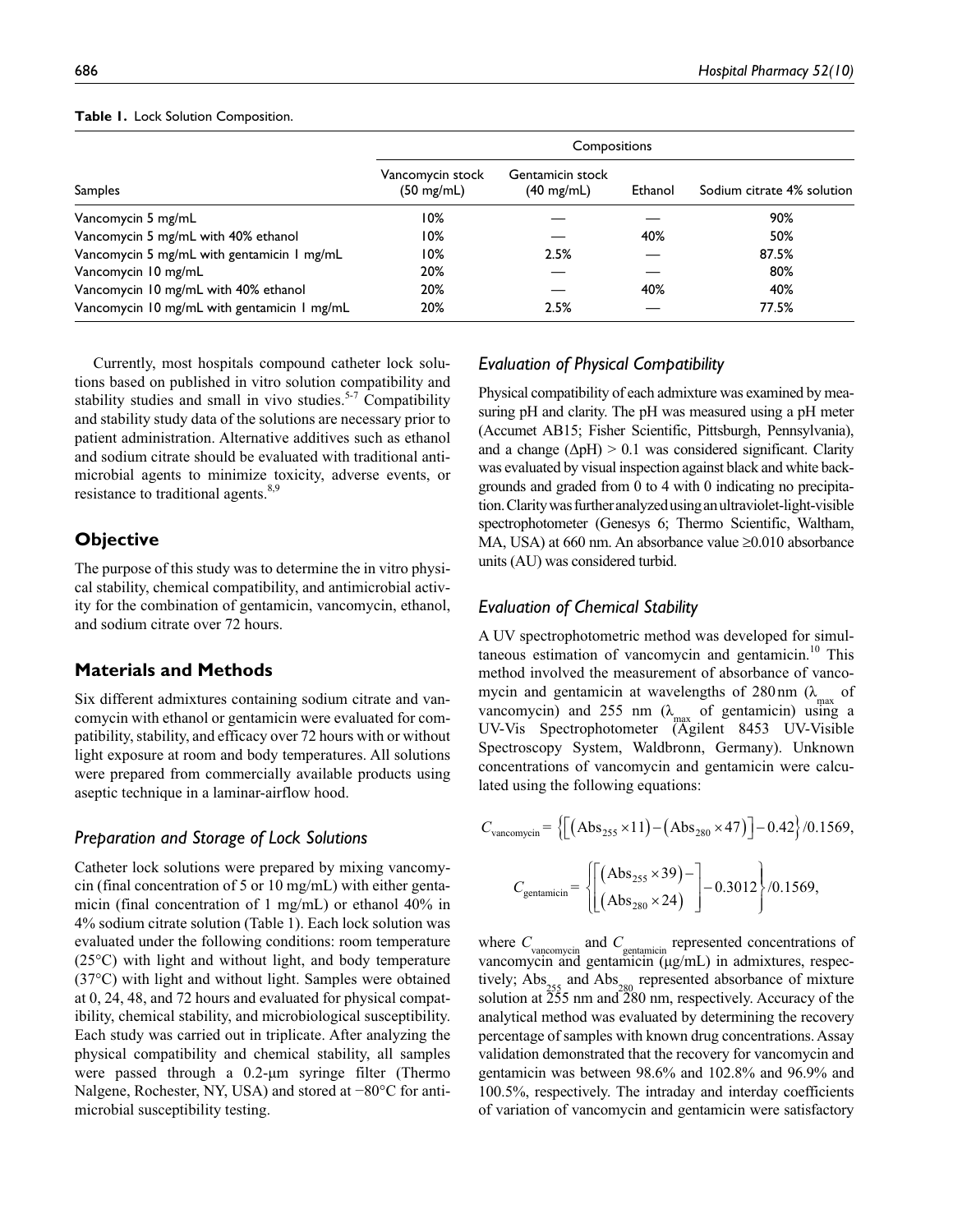| Wei et al | 90.<br>. . |
|-----------|------------|
|           |            |

| Component  | Concentration range,<br>µg/mL | Calibration curve at<br>$280$ nm | $R^2$ | Calibration curve at<br>$255 \text{ nm}$ |        |
|------------|-------------------------------|----------------------------------|-------|------------------------------------------|--------|
| Vancomycin | 15.625-500                    | $y = 0.0039x + 0.0107$           |       | $y = 0.0024x + 0.0133$                   | 0.9999 |
| Gentamicin | 12.5-400                      | $v = 0.0011x + 0.0021$           |       | $y = 0.0047x + 0.0023$                   |        |

**Table 2.** Calibration Curves of Vancomycin and Gentamicin at 280 nm and 255 nm.

because the relative standard deviations of the drug concentrations did not exceed 0.27%. A different set of calibration standards ranging from 15.625 to 250 µg/mL were prepared for analyzing vancomycin from admixtures containing ethanol at 280 nm. A straight line ( $y = 0.0042x - 0.0031$ ) was obtained with a correlation coefficient  $(r^2)$  value of 0.9999 (Table 2). Chemical stability of drugs in admixtures was assessed by measuring the drug content at 0, 24, 48, and 72 hours.

# *Antimicrobial Susceptibility Testing*

Stability of antimicrobial activity was determined by Kirby-Bauer disk diffusion method according to the guidelines established by the Clinical and Laboratory Standards Institute  $(CLSI).$ <sup>11</sup> To determine antibacterial activities of gentamicin and vancomycin, reference strains of *Escherichia coli* ATCC 25922 and *Staphylococcus aureus* ATCC 25923 were used, respectively. Because a number of samples contained both vancomycin and gentamicin, a clinical strain of *S aureus* resistant to gentamicin but susceptible to vancomycin was obtained from the University of Toledo Medical Center and was evaluated in all samples containing vancomycin with and without gentamicin.

The Mueller-Hinton agar (MHA) was prepared according to the manufacturer's instructions. After autoclaving, the agar was poured into flat bottomed petri dishes to give uniform depths of about 4 mm. The agar was allowed to cool to room temperature and, unless used on the same day, stored in the refrigerator (2°C-8°C). Bacterial colonies from overnight growth were added to normal saline and adjusted turbidity to equal to a 0.5 McFarland standard  $(1.5 \times 10^8 \text{ colony-forming})$ units/mL). The surface of MHA plates was inoculated using a sterile swab that was dipped into the adjusted bacterial suspension and streaked over the surface of the agar plates.

Antimicrobial susceptibility test disks containing gentamicin 10 µg and vancomycin 30 µg (BBL Sensi-Discs; Becton Dickinson Biosciences, Franklin Lakes, NJ, USA) were used. In addition, blank disks were impregnated with required amounts of sample equivalent to the potency of the standard gentamicin and vancomycin disks calculated based on initial concentrations of vancomycin and gentamicin. The standard and the sample disks were applied on the surface of agar plates manually using sterile forceps in such a way that each disk was at least 24 mm away from other disks and from the edge of the petri plate to avoid contamination. The plates were incubated in air at 35°C to 37°C for 24 hours before measuring the zones of inhibition. All the tests were conducted in triplicate.

Antimicrobial activity was calculated by comparing the zones of inhibition at 72 hours to the baseline values and presented as a percentage of the baseline zones of inhibition. These values were then compared using one-way analysis of variance (ANOVA), and when statistically significant results were obtained, Tukey post hoc test was conducted. A *P* value ≤0.05 was considered statistically significant. All statistical tests were conducted using IBM SPSS Statistics 21 Software (IBM Corp, Armonk, New York).

#### **Results**

#### *Physical and Chemical Stability of Lock Solutions*

At baseline, 24 hours, and 48 hours, all solution combinations containing vancomycin (5 or 10 mg/mL) with either gentamicin (1 mg/mL) or ethanol (40%) in 4% sodium citrate under 4 different conditions remained visually clear, exhibiting no precipitate or turbidity (all solutions were graded 0 at each time point). Over 72 hours, all solutions except one combination maintained clarity measured by spectrophotometric absorbance. At 48 hours, the admixture containing vancomycin (5 mg/mL) and ethanol (40% v/v) in a 4% sodium citrate solution stored under 4 different conditions did not display any turbidity but at 72 hours; this admixture showed an absorbance value >0.010 AU which indicated turbidity.

The pH of each admixture under 4 conditions maintained pH within the acceptable margins during the 72-hour study period. Chemical stability of gentamicin and vancomycin was assessed and the mean concentrations ranged between 95% and 105% of initial concentrations after 72 hours (Table 3).

# *Antimicrobial Susceptibility Testing*

The average antimicrobial activity based on zones of inhibition is reported in Table 4. The mean antimicrobial activity of vancomycin against *S aureus* ranged from 95% to 106% of baseline zones of inhibition after 72 hours. The average activity of gentamicin against *E coli* was 99% to 104% of the baseline after 72 hours. Overall, no significant change was observed for all 6 combinations of lock solutions under the 4 different storage conditions (*P*>0.05).

# **Discussion**

Catheter lock solutions containing an antimicrobial agent and anticoagulant solution have been used to reduce CRBSIs and maintain patency. Although the most widely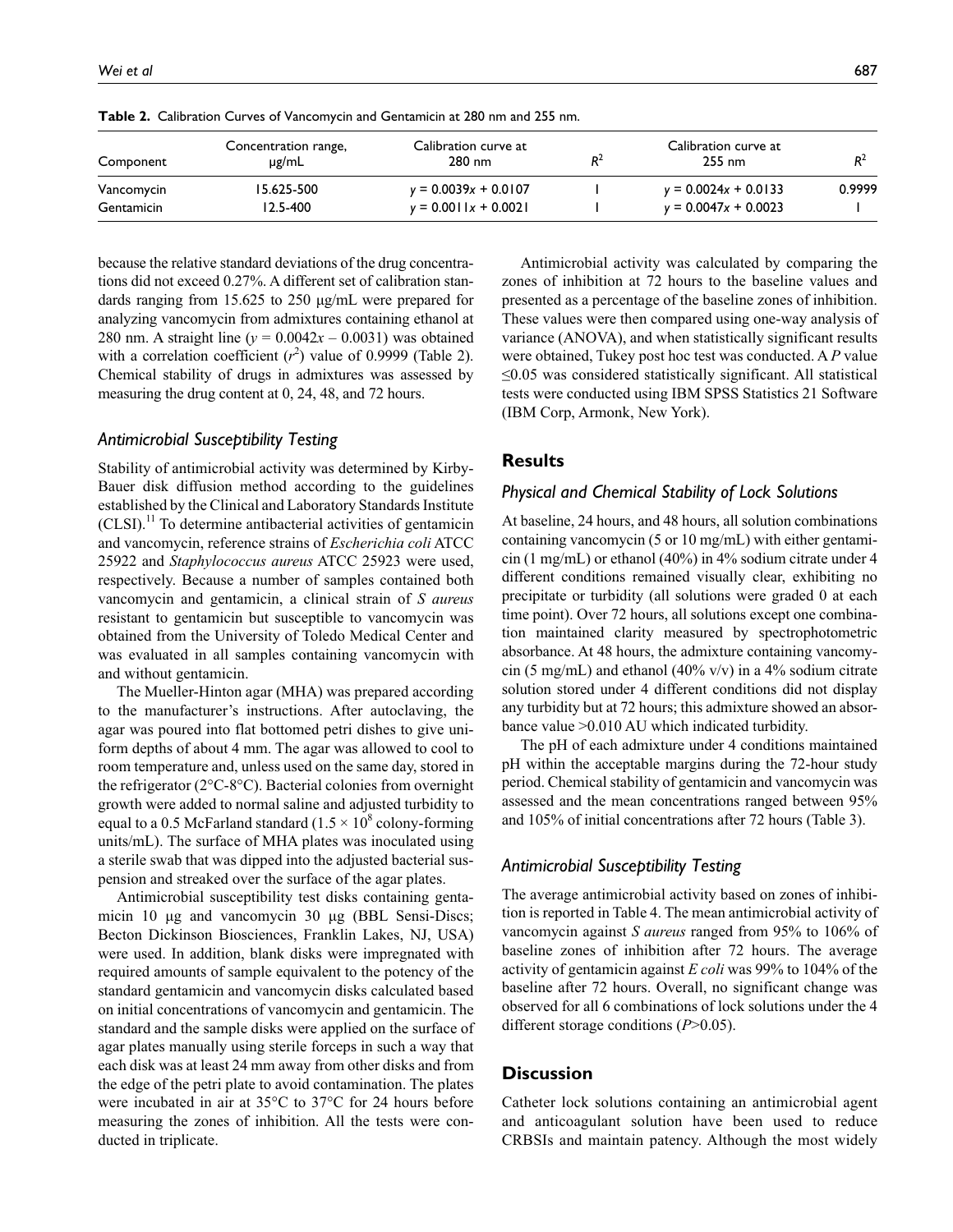| Sample and storage                          | Change in pH,      |                            | Percentage of initial<br>vancomycin concentration, | Percentage of initial<br>gentamicin concentration, |
|---------------------------------------------|--------------------|----------------------------|----------------------------------------------------|----------------------------------------------------|
| conditions                                  | mean $\pm$ SD      | Clarity, $a$ mean $\pm$ SD | mean $\pm$ SD                                      | mean $\pm$ SD                                      |
| Vancomycin 5 mg/mL                          |                    |                            |                                                    |                                                    |
| 25°C without light                          | $0.089 \pm 0.014$  | $0.003 \pm 0.0005$         | $104.0 \pm 0.2$                                    | <b>NA</b>                                          |
| 25°C with light                             | $0.07 \pm 0.010$   | $0.003 \pm 0.0005$         | $104.1 \pm 0.2$                                    | <b>NA</b>                                          |
| 37°C without light                          | $0.08 \pm 0.014$   | $0.004 \pm 0.0006$         | $104.7 \pm 0.2$                                    | <b>NA</b>                                          |
| 37°C with light                             | $0.089 \pm 0.010$  | $0.004 \pm 0.0006$         | $104.6 \pm 0.3$                                    | <b>NA</b>                                          |
| Vancomycin 5 mg/mL with 40% ethanol         |                    |                            |                                                    |                                                    |
| 25°C without light                          | $0.020 \pm 0.014$  | $0.015 \pm 0.0015$         | $100.9 \pm 0.2$                                    | <b>NA</b>                                          |
| 25°C with light                             | $0.0207 \pm 0.014$ | $0.016 \pm 0.0005$         | $101.0 \pm 0.2$                                    | <b>NA</b>                                          |
| 37°C without light                          | $0.05 \pm 0.014$   | $0.017 \pm 0.0006$         | $101.5 \pm 0.2$                                    | <b>NA</b>                                          |
| 37°C with light                             | $0.030 \pm 0.014$  | $0.016 \pm 0.0012$         | $101.3 \pm 0.2$                                    | <b>NA</b>                                          |
| Vancomycin 5 mg/mL with gentamicin 1 mg/mL  |                    |                            |                                                    |                                                    |
| 25°C without light                          | $0.00 \pm 0.010$   | $0.003 \pm 0.0005$         | $99.0 \pm 0.5$                                     | $99.0 \pm 0.5$                                     |
| 25°C with light                             | $0.00 \pm 0.022$   | $0.003 \pm 0.0005$         | $97.5 \pm 0.6$                                     | $96.2 \pm 0.9$                                     |
| 37°C without light                          | $0.00 \pm 0.010$   | $0.005 \pm 0.0006$         | $98.2 \pm 0.3$                                     | $96.3 \pm 0.2$                                     |
| 37°C with light                             | $0.020 \pm 0.014$  | $0.004 \pm 0.0008$         | $97.3 \pm 0.2$                                     | $96.1 \pm 0.3$                                     |
| Vancomycin 10 mg/mL                         |                    |                            |                                                    |                                                    |
| 25°C without light                          | $-0.030 \pm 0.014$ | $0.003 \pm 0.0000$         | $100.8 \pm 0.3$                                    | <b>NA</b>                                          |
| 25°C with light                             | $-0.030 \pm 0.014$ | $0.003 \pm 0.0010$         | $100.8 \pm 0.3$                                    | <b>NA</b>                                          |
| 37°C without light                          | $-0.020 \pm 0.014$ | $0.002 \pm 0.0000$         | $100.0 \pm 0.1$                                    | <b>NA</b>                                          |
| 37°C with light                             | $-0.010 \pm 0.014$ | $0.002 \pm 0.0000$         | $100.2 \pm 0.2$                                    | <b>NA</b>                                          |
| Vancomycin 10 mg/mL with 40% ethanol        |                    |                            |                                                    |                                                    |
| 25°C without light                          | $0.030 \pm 0.022$  | $0.008 \pm 0.0001$         | $97.2 \pm 0.3$                                     | <b>NA</b>                                          |
| 25°C with light                             | $0.020 \pm 0.014$  | $0.007 \pm 0.0001$         | $96.8 \pm 0.2$                                     | <b>NA</b>                                          |
| 37°C without light                          | $0.030 \pm 0.014$  | $0.006 \pm 0.0001$         | $97.0 \pm 0.1$                                     | <b>NA</b>                                          |
| 37°C with light                             | $0.030 \pm 0.014$  | $0.005 \pm 0.0001$         | $97.2 \pm 0.0$                                     | <b>NA</b>                                          |
| Vancomycin 10 mg/mL with gentamicin 1 mg/mL |                    |                            |                                                    |                                                    |
| 25°C without light                          | $-0.010 \pm 0.014$ | $0.002 \pm 0.0001$         | $100.1 \pm 0.1$                                    | $98.8 \pm 0.6$                                     |
| 25°C with light                             | $0.010 \pm 0.014$  | $0.001 \pm 0.0001$         | $100.0 \pm 0.1$                                    | $99.0 \pm 0.5$                                     |
| 37°C without light                          | $-0.030 \pm 0.014$ | $0.002 \pm 0.0000$         | $100.3 \pm 0.3$                                    | $95.6 \pm 0.5$                                     |
| 37°C with light                             | $-0.030 \pm 0.014$ | $0.001 \pm 0.0000$         | $100.1 \pm 0.2$                                    | $95.2 \pm 0.3$                                     |

**Table 3.** Physical and Chemical Compatibility of Sodium Citrate and Vancomycin With Ethanol or Gentamicin Under Different Storage Conditions at 72 Hours.

*Note.* NA = not applicable.

<sup>a</sup>Clarity assessed by spectrophotometric absorbance at 660 nm.

used catheter lock solution is unfractionated heparin, there are safety concerns related to its use such as the risk of bleeding due to leakage. Over the years, chelator agents such as sodium citrate have gained favorability as a viable option to unfractionated heparin. Through calcium chelation, sodium citrate at a concentration of 4% suppresses blood coagulation within the catheter lumen. Sodium citrate has also been shown to be safe at this concentration even in the case of lock leakage.<sup>12</sup> We selected  $4\%$  sodium citrate for our evaluation because of its safety profile and the availability of a commercial formulation.

Even at low concentrations of 4%, sodium citrate may inhibit biofilm formation and bacterial growth but may not be able to eradicate preexisting organisms. Therefore, addition of antimicrobial agents is necessary to prevent or manage CRBSIs. Vancomycin and low-dose gentamicin catheter

lock solutions have been reported in the literature. $8,13$ Although data are limited, ethanol added to a lock solution also appears to be a promising option. Ethanol is bactericidal by protein denaturation and active against a wide variety of organisms and concerns of resistance are limited. An effective ethanol concentration that inhibits bacterial growth has been debated as well as concerns of catheter deterioration with higher ethanol concentrations.<sup>14</sup> In addition to vancomycin and low-dose gentamicin, we evaluated ethanol at 40% since an admixture containing ethanol provides another option to reduce CRBSI.

In our study, the 6 admixture combinations of sodium citrate and vancomycin with ethanol or gentamicin in 4 different conditions were assessed for compatibility, stability, and antibiotic activity. The Infectious Diseases Society of America (IDSA) guidelines recommend changing catheter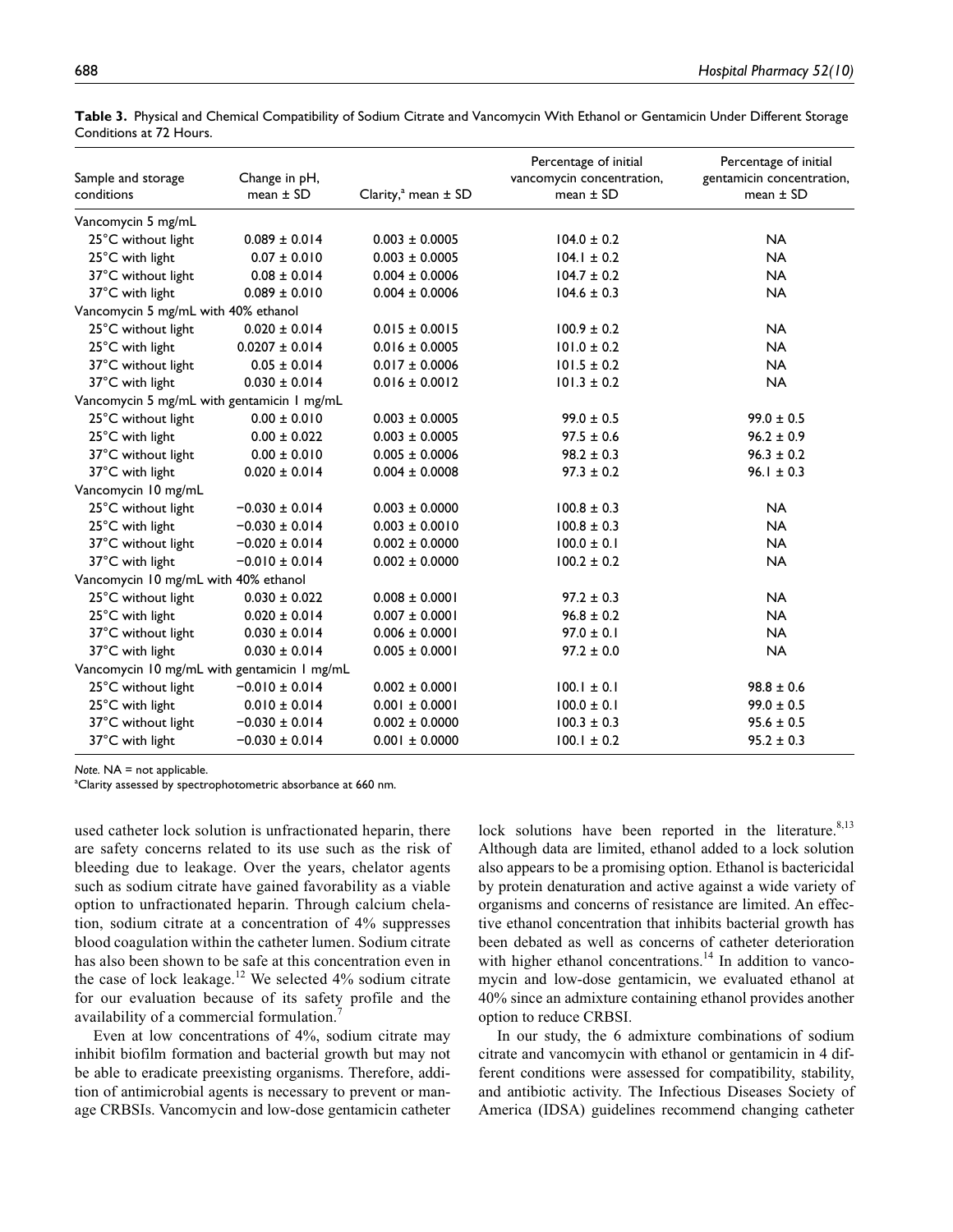|                                             | Percentage of baseline zones of inhibition |                          |                             |  |  |
|---------------------------------------------|--------------------------------------------|--------------------------|-----------------------------|--|--|
| Sample and storage conditions               | Staphylococcus aureus ATCC 25923           | S aureus UT <sup>a</sup> | Escherichia coli ATCC 25922 |  |  |
| Vancomycin 5 mg/mL                          |                                            |                          |                             |  |  |
| 25°C without light                          | $102.0 \pm 1.4$                            | $99.2 \pm 2.7$           | <b>NA</b>                   |  |  |
| 25°C with light                             | $98.2 \pm 1.6$                             | $99.4 \pm 1.2$           | <b>NA</b>                   |  |  |
| 37°C without light                          | $98.7 \pm 1.5$                             | $97.7 \pm 2.2$           | <b>NA</b>                   |  |  |
| 37°C with light                             | $101.8 \pm 1.6$                            | $98.4 \pm 1.4$           | <b>NA</b>                   |  |  |
| Vancomycin 5 mg/mL with 40% ethanol         |                                            |                          |                             |  |  |
| 25°C without light                          | $95.8 \pm 1.3$                             | $100.0 \pm 2.4$          | <b>NA</b>                   |  |  |
| 25°C with light                             | $95.8 \pm 1.4$                             | $98.8 \pm 2.4$           | <b>NA</b>                   |  |  |
| 37°C without light                          | $95.8 \pm 1.3$                             | $98.5 \pm 3.7$           | <b>NA</b>                   |  |  |
| 37°C with light                             | $100.9 \pm 1.6$                            | $98.4 \pm 2.7$           | <b>NA</b>                   |  |  |
| Vancomycin 5 mg/mL with gentamicin 1 mg/mL  |                                            |                          |                             |  |  |
| 25°C without light                          | $99.6 \pm 0.8$                             | $98.1 \pm 1.6$           | $99.0 \pm 0.8$              |  |  |
| 25°C with light                             | $98.6 \pm 1.4$                             | $98.1 \pm 1.2$           | $100.3 \pm 1.3$             |  |  |
| 37°C without light                          | $96.3 \pm 1.6$                             | $97.3 \pm 0.3$           | $100.7 \pm 1.2$             |  |  |
| 37°C with light                             | $95.2 \pm 0.3$                             | $98.1 \pm 1.6$           | $100.1 \pm 0.9$             |  |  |
| Vancomycin 10 mg/mL                         |                                            |                          |                             |  |  |
| 25°C without light                          | $100.9 \pm 1.6$                            | $101.2 \pm 1.4$          | <b>NA</b>                   |  |  |
| 25°C with light                             | $101.1 \pm 1.7$                            | $100.8 \pm 1.3$          | <b>NA</b>                   |  |  |
| 37°C without light                          | $96.8 \pm 2.7$                             | $100.9 \pm 2.8$          | <b>NA</b>                   |  |  |
| 37°C with light                             | $100.0 \pm 0.5$                            | $101.0 \pm 1.3$          | <b>NA</b>                   |  |  |
| Vancomycin 10 mg/mL with 40% ethanol        |                                            |                          |                             |  |  |
| 25°C without light                          | $102.0 \pm 2.1$                            | $97.8 \pm 2.9$           | <b>NA</b>                   |  |  |
| 25°C with light                             | $100.6 \pm 1.6$                            | $99.5 \pm 0.5$           | <b>NA</b>                   |  |  |
| 37°C without light                          | $99.7 \pm 1.7$                             | $99.4 \pm 0.2$           | <b>NA</b>                   |  |  |
| 37°C with light                             | $101.7 \pm 2.9$                            | $99.4 \pm 0.2$           | <b>NA</b>                   |  |  |
| Vancomycin 10 mg/mL with gentamicin 1 mg/mL |                                            |                          |                             |  |  |
| 25°C without light                          | $103.5 \pm 3.0$                            | $100.8 \pm 1.4$          | $100.8 \pm 1.4$             |  |  |
| 25°C with light                             | $100.4 \pm 0.6$                            | $102.5 \pm 0.1$          | $102.5 \pm 0$               |  |  |
| 37°C without light                          | $101.7 \pm 3.9$                            | $104.4 \pm 1.3$          | $104.4 \pm 1.3$             |  |  |
| 37°C with light                             | $105.9 \pm 0.3$                            | $102.5 \pm 0.1$          | $102.5 \pm 0$               |  |  |

**Table 4.** Antimicrobial Disk Diffusion Susceptibility Testing of Catheter Lock Solutions Under Different Storage Conditions at 72 Hours.

*Note.* NA = not applicable.

<sup>a</sup>Clinical strain of *S* aureus that is resistant to gentamicin but susceptible to vancomycin.

lock solutions every 48 hours. However, patients receiving thrice weekly hemodialysis may require a longer dwell period to accommodate the extended (68-72 hours) time between dialysis sessions that routinely occurs at the end of each week.<sup>1</sup> Therefore, we decided to evaluate our catheter lock solutions over a 72-hour period.

In our study, all solutions containing 4% sodium citrate combined with vancomycin 5 or 10 mg/mL with ethanol  $(40\% \text{ v/v})$  or gentamicin 1 mg/mL remained stable over 48 hours regardless of storage conditions. However, turbidity was noted at 72 hours in our sample of vancomycin 5 mg/mL and ethanol in 4% sodium citrate when stored at 25°C or 37°C with or without light. All other solutions remained clear over 72 hours.

We conducted preliminary testing of ethanol compatibility with 4% sodium citrate in the absence of the antimicrobial agents (vancomycin and gentamicin) to determine the

highest concentration of ethanol we could utilize for this study. Our assessment found compatibility and stability when sodium citrate and ethanol constitute equal parts or an equal percentage of total volume (40% v/v). When sodium citrate exceeded ethanol as a percentage of total volume (50% vs 40%, respectively), we observed turbidity at 72 hours but not at baseline.

This was consistent with the findings of our study. The solution that contained vancomycin 5 mg/mL and ethanol was composed by combining 40% of ethanol with 50% of sodium citrate (4% solution). In contrast, the solution of vancomycin 10 mg/mL and ethanol, where total volume was 40% ethanol, and was combined with 40% sodium citrate (4% solution), remained clear over 72 hours regardless of storage conditions. Turbidity may be attributed to incompatibility between the 40% of ethanol and the 50% of commercially available 4% sodium citrate in the lock solution.